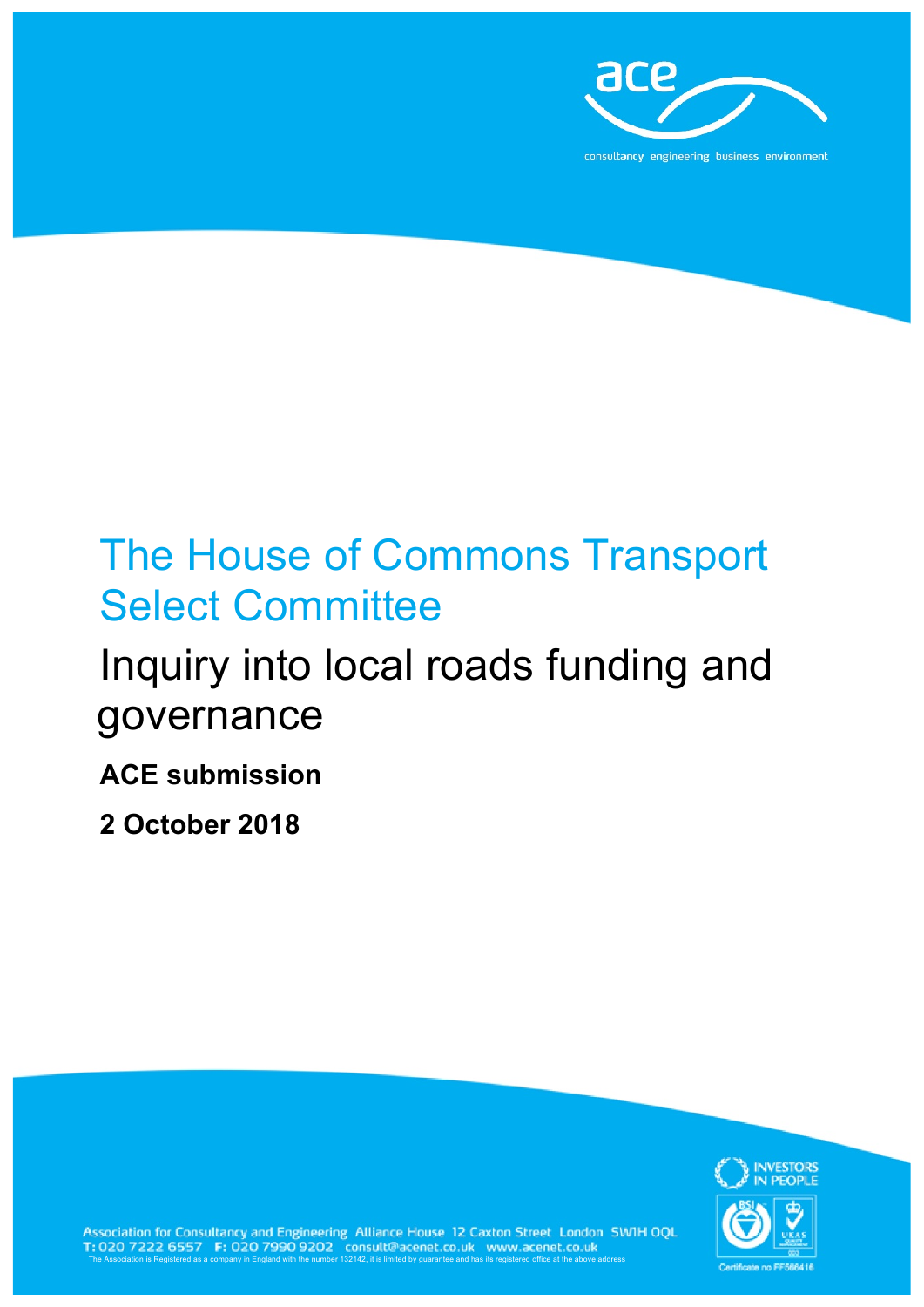

## **ACE Submission**

#### **1. The condition of local roads in England in contrast to the rest of the network**

- 1.1 The current condition of local roads in England is mixed. Whilst the proportion of local authority managed 'A' and 'B' roads that should be considered for maintenance has been falling year on year since 2010, the number of unclassified roads that could also be considered for maintenance has remained consistently high.
- 1.2 One of the key reasons for this is a focus on improving large key pieces of infrastructure determined by the average daily flow on a given route. Priority is given to the Strategic Road Network (SRN) owing to its high volume of traffic, and whilst this maintenance is necessary, failing to redress the imbalance between the most and least busiest routes risks creating a two-tiered road network if increased levels of funding cannot be found for Local Authority (LA) managed roads.
- 1.3 Much of the Local Road Network (LRN) suffers from not receiving the same degree of long term planning as the SRN, and the quality of these roads suffers as a result. The SRN benefits from broad government strategy in the form of Road Investment Strategy One (RIS1) and Road Investment Strategy 2 (RIS2). Whilst local roads feature in these strategies, it is difficult to give more minor roads the same degree of attention.
- 1.4 The frequency with which unclassified roads in England are resurfaced varies dramatically. Long intervals between the resurfacing of local roads results in patchwork repairs to sections, resulting in poor ride quality and increases the likelihood of the asset requiring more extensive work in the future. The old age of much of LRN and associated assets is a distinguishing feature of the network and raises certain challenges when replacing or maintaining assets.
- 1.5 Recent consultations on the creation of a Major Road Network indicate the government's acknowledgement of disparity in quality in terms of roads managed by Highways England and LAs. In conjunction with positive funding commitments for local roads, with £244 million dedicated to 76 projects looking at unlocking 'pinch points', the busiest 'A' and 'B' roads have seen some improvement.
- 1.6 However, there is still far more to be done if the chronic challenge of under-funding of local roads is to be negated. The value of local roads as feeder routes to the rest of the network should not be undervalued as very few journeys happen exclusively on the SRN. It is critical the quality of LA managed roads allows users to transition seamlessly across the network.
- 1.7 As the effects of climate change continue to be felt, the level of maintenance required on our roads will increase. Hotter summers and colder winters pose an ever increasingly difficult challenge for our infrastructure assets. Improving the resilience of our LRN to withstand changes in climate will become an increasingly important focus in the future.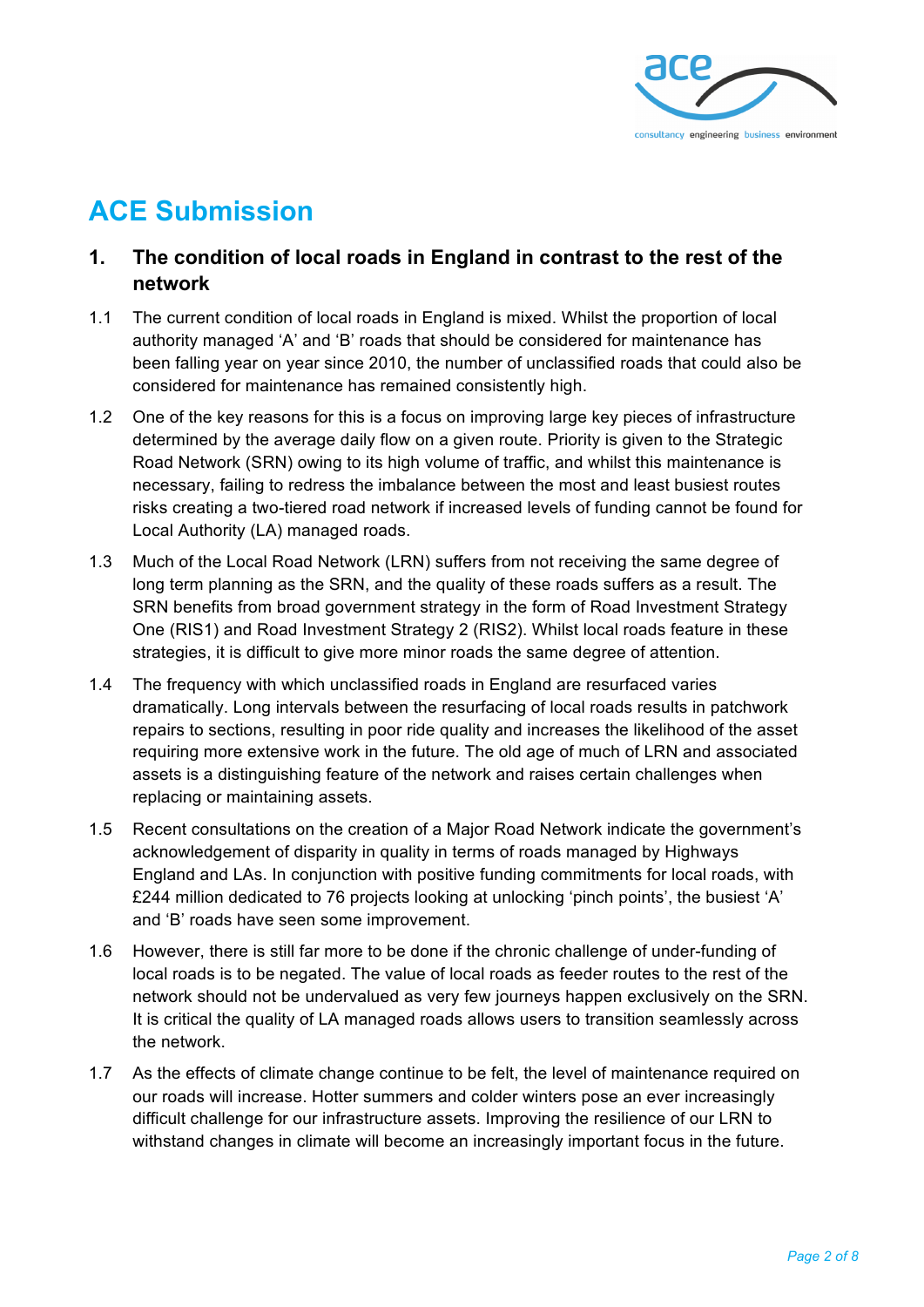

#### **2. The direct and wider economic and social costs of not maintaining local roads.**

- 2.1 The first and most obvious impact of failing to maintain local roads is the economic one. There is a strong link between a poorly maintained road network and productivity: failing to maintain local roads to a sufficient standard has an economic impact in terms of vehicle repair costs, wasted staff time as a result of congestion and higher levels of fuel consumption.
- 2.2 Local roads also serve a diverse range of needs. Not only do they provide connectivity for private motor vehicles, they are also integral to an effective public transport network, especially in urban areas. They are also the start and end for most goods' delivery vehicle routes. The impact the condition of the LRN has on non-motorised users is also not often considered as a consequence of not maintaining the network.
- 2.3 In order to help determine how the needs of these roads can best be met, it is critical we have greater clarity on the role of the LRN. Understanding the role of this network will help to define how these needs can best be met, as well as help better inform us of what the consequences of not maintaining the LRN are. Many of the less direct consequences can be difficult to identify and may cross regional or district boundaries causing issues in terms of reporting and monitoring.
- 2.4 Failure to maintain the LRN impacts not only on private motor vehicles, but also on those reliant on local bus services for their mobility, such as the elderly. Poorly maintained local roads threaten the provision of these services and risk isolating those without access to their own private vehicle.
- 2.5 Similarly, businesses operating within a small localised area are heavily dependent on the maintenance of the LRN for their trade. Where local roads are not maintained to the point at which they can cause damage to vehicles, this can be particularly costly for business owners should their company vehicle require repair work, having a knock-on effect on their business operation.
- 2.6 Most people live on or in close proximity to the LRN and poorly maintained roads, streets and lanes can have a significant negative impact on the social wellbeing and safety of these people. In rural locations particularly, the connectivity they provide cannot be judged on economic grounds alone, as they keep families, friends and social support circles in contact.
- 2.7 Poor provision or maintenance of footpaths, cycle lanes, local roads themselves and their associated infrastructure for non-motorised users can put these individuals at risk of harm. The Annual Local Authority Road Maintenance survey reported that councils in England and Wales paid out £7.3m in compensation and a further £21m was spent in staff time between March 2017 and March 2018<sup>1</sup>.
- 2.8 Furthermore, the perceived risks of an unsafe network may also discourage users from travelling on particular routes or from taking up alternative modes of transport, especially

<sup>1</sup> http://www.asphaltuk.org/wp-content/uploads/alarm-survey-2018-FINAL.pdf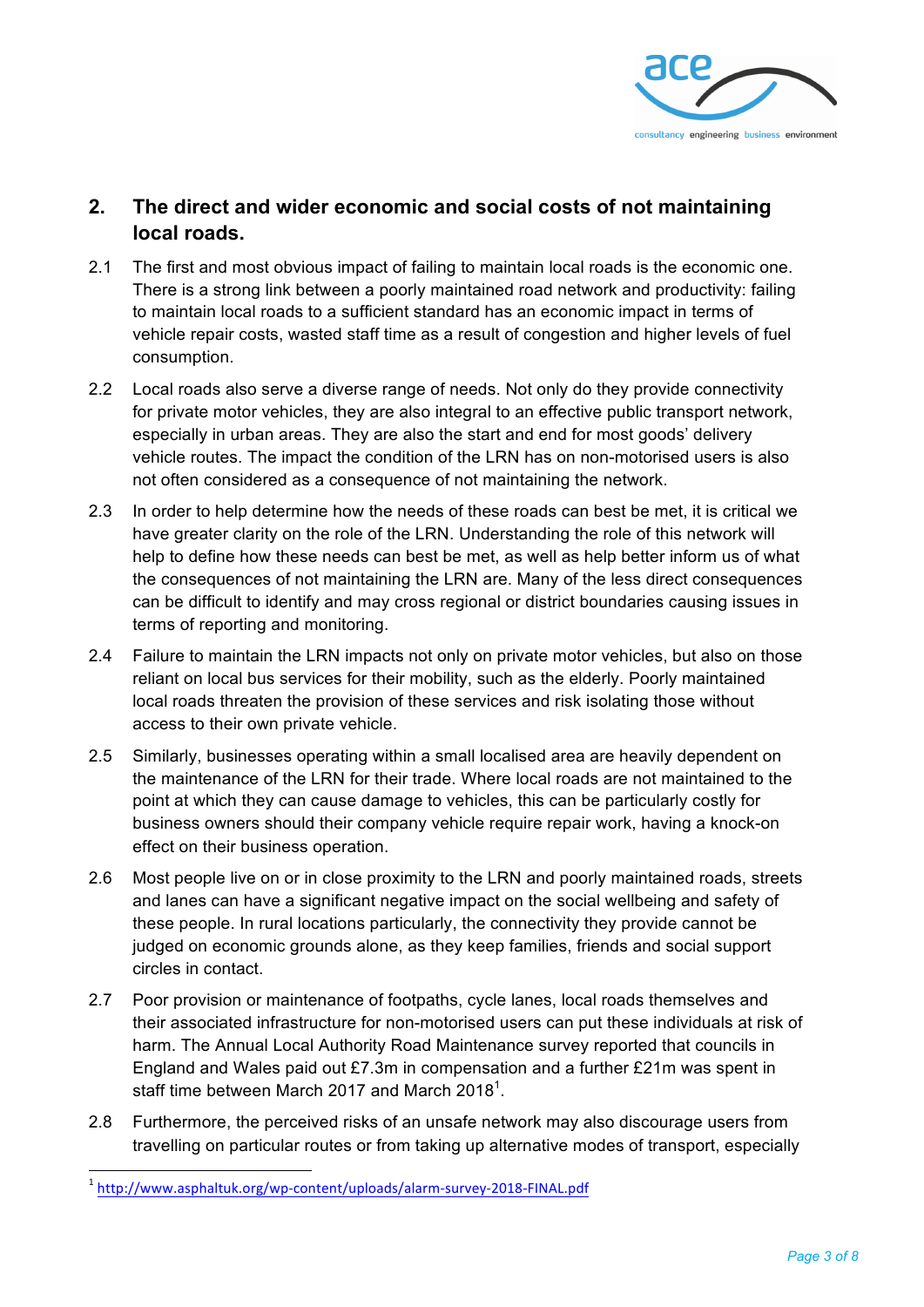

cycling where potholes pose a significant safety risk. Similarly, poorly lit areas of the LRN can pose significant safety risks to pedestrians, potentially dissuading them from travelling on a specific route; the illumination of local roads is an area that is not often considered when it comes to local road maintenance and may have a direct influence on people's journey choices.

#### **3 The quality of monitoring and reporting of local road conditions**

- 3.1 National statistics collect only limited data on the condition of local roads. The regional and local variation combined with the scale of the LRN make measuring its condition a difficult task. The range of components and features on the local network make specific inspections difficult and costly.
- 3.2 Furthermore, the varying monitoring measures used by local authorities for local roads can be problematic. The majority of LAs use visual inspections, often indicating the condition of a given road is much worse than it is. This is part of the reason why the quality of local road reporting can vary in consistency.
- 3.3 Moving forward it is crucial that the quality of reporting is improved. The first step to monitoring the condition of the network is establishing an accurate and reliable measurement of it. Trying to ensure consistency across LAs would form a key step in standardising our understanding of the condition of our LRN.

#### **4 Approach to local roads maintenance**

- 4.1 LAs often lack the skills or understanding to be able to develop effective strategies for long term local road maintenance. When considered in conjunction with reductions in the budgets for local councils, much of the technical knowledge for creating and implementing these strategies has been lost.
- 4.2 Similarly, some LAs do not have the right system architecture in place to manage their assets. The first step to this is having confidence in a robust asset inventory on which LAs make informed infrastructure decisions. This will rely on improving the quality of reporting when it comes to assessing the condition of the asset.
- 4.3 This will require a consistent and continuous level of monitoring. New scanning and monitoring systems could be utilised to establish a true picture of the whole road network. In the past this would have been a daunting task, however, with new technology, this is a much more viable strategy for LAs. Utilising tools such as Google Earth, would help provide a consistent national approach. Whilst there may well be an additional initial cost associated with these systems, the whole life benefits stand to be far more rewarding for LAs.
- 4.4 Not only would a consistent reporting framework allow conditions to be easily assessed, it would also facilitate comparisons in and across areas. The collection of data in this way would allow budgets to be allocated on real need rather than being subject to quality bids, which only benefit the most capable and informed LAs. It would also aid in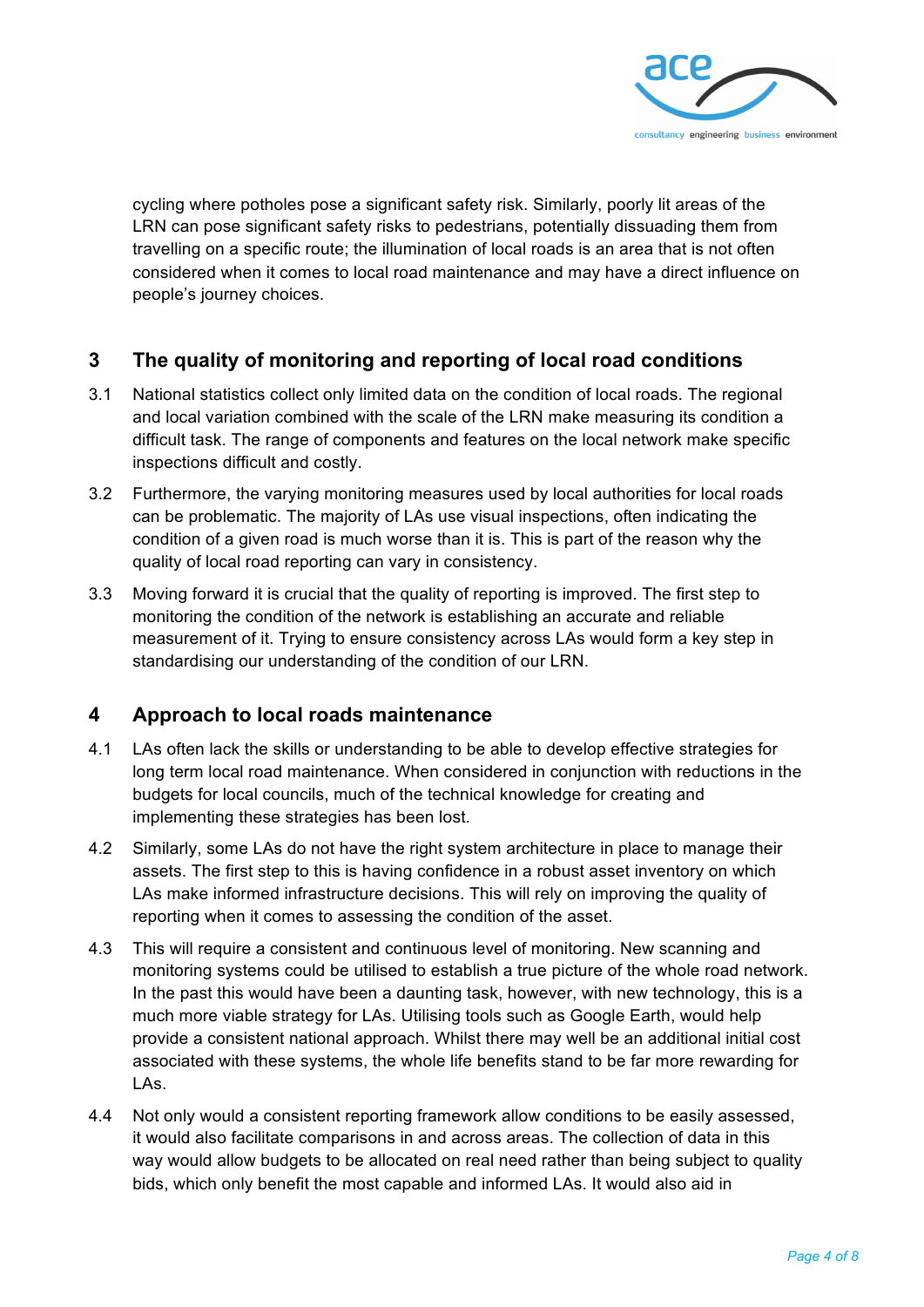

producing a long-term strategy for an authority, identifying where early intervention is needed and subsequently reducing whole life costs.

4.5 Equipping councils with the skills to properly assess and understand the condition of their local roads will be vital if this approach is to be maximised. Increasing the number of skilled highway officers sitting within LAs will be critical to ensure local roads are maintained effectively. Retaining these staff and helping them develop is a key part of ensuring the LRN is well maintained.

#### **5 Local road maintenance governance structures**

- 5.1 The nature of local roads necessitates a different approach to funding and maintenance compared to the MRN and SRN; the considerations required are of a much smaller scale on local roads. What constitutes a local road, the conditions and 'street furniture' on these local roads will vary massively across the country. This is in contrast to what one would expect to find on the SRN which has become increasingly standardised.
- 5.2 It would be wrong, therefore, to suggest that any new approach to maintaining local roads should aim to entirely emulate the planning or governance that is in place for the SRN. Instead elements of strategies in place for the SRN, such as the Road Investment Strategy, should be considered by LAs and adapted for the LRN. It is however, unreasonable to expect LAs to be able to develop long term strategic plans for their LRN in isolation of one another. Therefore, LAs could create regional collaborations similar to the Midlands Highway Alliance, to collectively devise strategic plans for their LRN.
- 5.3 The LRN would also benefit from an increase in visibility to long-term funding to support improved levels of investment in maintenance. Interventions that better consider whole life costs would help make targeted improvements and smooth the profile of works. Confidence in the long-term budget availability for local roads maintenance would provide significant assurance for local authorities and improve outcomes for the users of the network.
- 5.4 A more holistic approach to planning and funding would be of significant benefit to the LRN. The current process of bidding for funding from the Government by local authorities prevents LAs from having a programme of continuous improvements or interventions on the LRN. This system also has the outcome of rewarding the LAs who have the ability to develop the most nuanced and cost-efficient bid. As a result, much of this funding flows into the same councils, creating pockets on the network that receive more funding than others.

#### **6 Funding requirements for local roads**

6.1 Current funding for local roads stems from a multiplicity of sources, and this contributes to the piecemeal approach to maintenance of the LRN. Central government grants that LAs rely heavily on come from either DfT or MHCLG. Other sources of funding include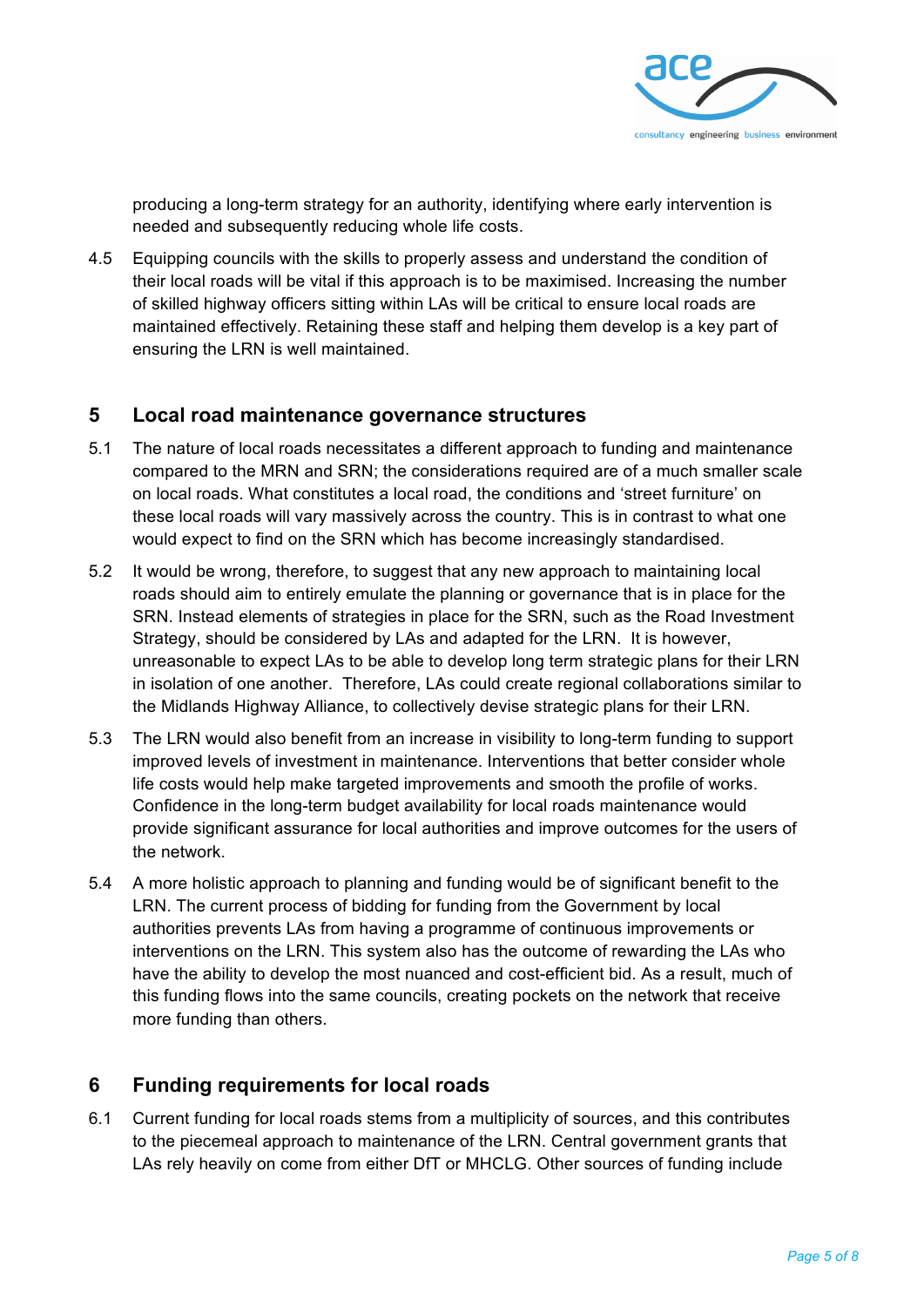

EU structural fund grants, the national lottery, private developers and leaseholders, to highlight but a few, demonstrating the fractured nature of local road funding.

- 6.2 Furthermore, many of a LA's problems with funding arise because local road budgets are not ringfenced, resulting in these budgets being used to prop up other areas of the council with limited funding. This is especially the case where the delivery of essential services, such as health and social care, are concerned. Local road maintenance, in comparison, can be deferred meaning only the most pressing maintenance requirements are addressed. The result of this is quieter local roads are underfunded and can get neglected.
- 6.3 In conjunction with this, ACE foresees a funding crisis for England's road network in the future in general: declining revenues from VED and fuel duty as the uptake of electric and more fuel-efficient vehicles increases will have a detrimental impact on our ability to fund the maintenance and renewal of our road network. This will impact upon local roads but will also have significant effects on the SRN and MRN as this pot of funding dries up in the future.
- 6.4 Whilst England's largest and most important roads have the profile and patronage that will ensure their funding continues, the same does not apply to England's local roads. The importance of maintaining local roads cannot be understated and it is imperative the funding arrangements recognise that all England's road classifications have a symbiotic relationship.

#### **7 Alternative funding models for local roads**

- 7.1 To avoid local roads falling behind, the establishment of a Local Roads Fund to pay for road maintenance and improvements would go some way to mitigating this risk. A Local Roads Fund, structured in a similar way to the National Roads Fund for the SRN and the proposed MRN, would be a very effective approach for the Government to provide funding for local authorities, local highway authorities or city regions to exclusively invest in improving local roads.
- 7.2 Funding from a Local Roads Fund would need to be ringfenced and split between road improvements and road maintenance. For road improvements, the Government could structure the fund in a way that encourages local authorities to bid for funding by demonstrating how the investment will unlock productivity, ease congestion, improve connectivity and support rural communities, thus bringing benefits to the entire road network. For road maintenance, a funding model could be established based on the number of miles of local roads in a local authority or other similar measurements as a basis.
- 7.3 To ensure the Local Roads Fund is effective, the Government could follow a similar model as the Local Highways Maintenance Incentive Fund where local authorities are to complete self-assessments to demonstrate their need and how they spend funding in a value for money way. This would also necessitate an improvement in reporting standards on local roads. Crucially a mechanism will need to be established in order to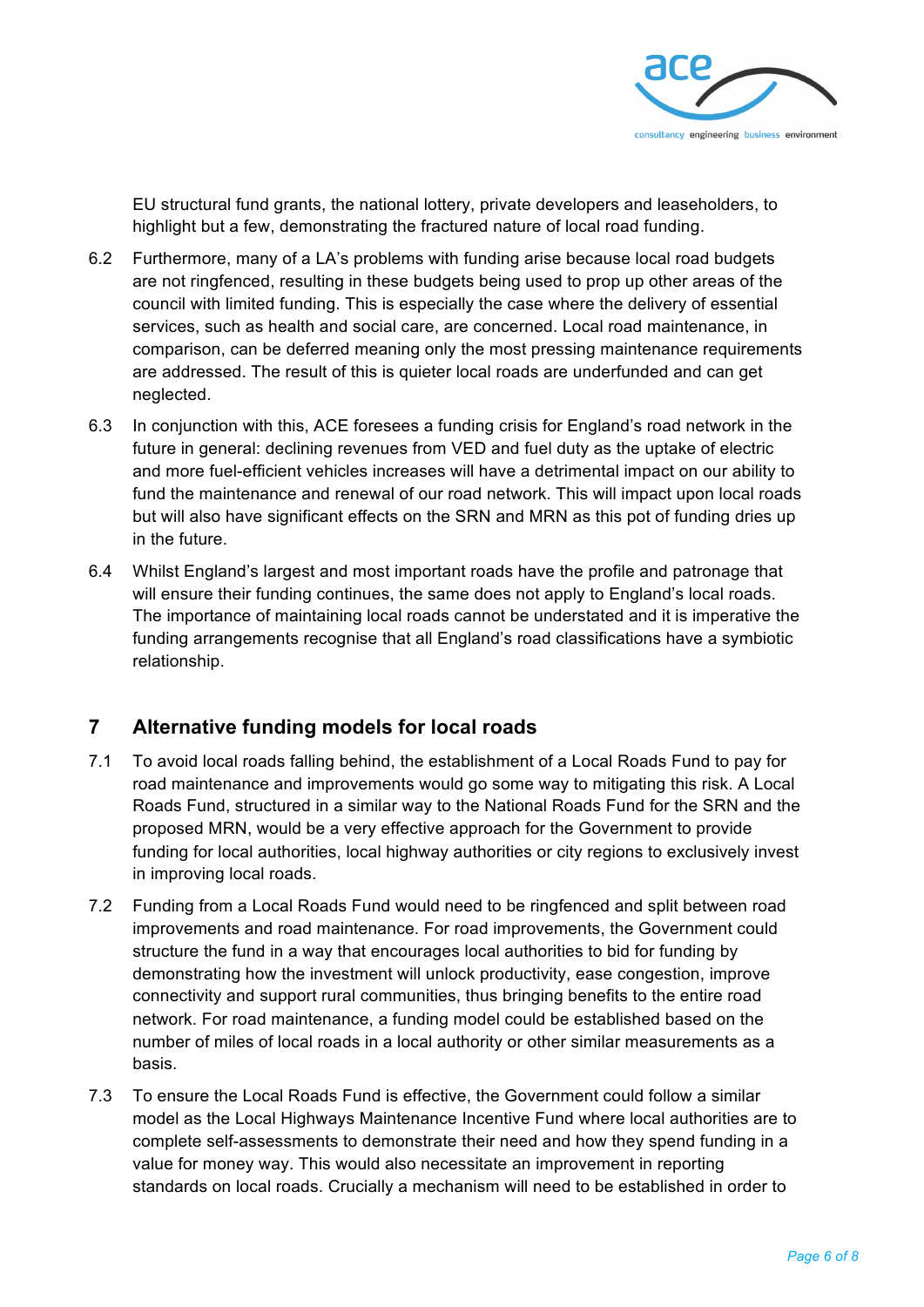

asses where the priorities are within a LA, taking into account the condition of these roads. This will help LAs to make informed decisions based on the amount of work required to maintain the road to an acceptable standard when allocating any portion of the Local Roads Fund.

- 7.4 Funding for local roads should also consider the impact following major climactic events, for example, such as flooding, severe winter weather or significant damage to bridges. In some cases, events may cause communities to become isolated and these roads should be cleared as priority using relief funding. Where funds are made available in such scenarios to areas of the LRN, these should consider the scale of disruption caused to the local road, connecting routes and on local communities. Any future interventions in areas of the LRN should consider the resilience of these areas of the network and takes steps to reduce their susceptibility to climactic.
- 7.5 A proportion of Fuel Duty would be an ideal revenue stream for the Government to ringfence for the Local Roads Fund, particularly as this is a tax collected from the use of vehicles predominately on local roads.
- 7.6 However, Fuel Duty and VED are at risk of becoming empty pots of money due to the uptake of hybrid and electric vehicles in the UK. Any ringfenced funding from Fuel Duty will need to consider reductions in revenue from Fuel Duty in the future. This prospect is extremely positive for the environment, but the Government must address this decline in revenue to ensure the road network is adequately funded. While some minor changes to VED will help, the real challenge will be replacing Fuel Duty with a viable and long-term revenue source. The scale of this challenge, which currently represents 1.4% of the UK's GDP, means the Government must prepare for a post-Fuel Duty world now, and it is our view the clear answer is the introduction of dynamic road user charging.
- 7.7 In the past the idea of taxing vehicles at the point of registration through VED or at the pump through Fuel Duty made a lot of sense: it was the fairest way to ensure the cost of the road network was spread amongst all users with the limited technology available. However, today there are a range of new technologies that can allow us to tax vehicles in a smarter way, as seen with the introduction of London's Congestion and T-Charge.
- 7.8 The concept of dynamic road user pricing has received a mixed response from the public to date, predominately around the cost to individuals and the fear people will be priced off of the road. This need not be the case, in fact people could be incentivised to drive on local roads if they could see the link between their use and the funding to improve them.
- 7.9 Dynamic road user charging represents the best alternative to the taxes currently being collected and it is imperative the government starts seriously considering and work on implementing a form of dynamic road user charging.
- 7.10 ACE has previously published a report on the benefits of dynamic road user charging. A link to the report can be found here.